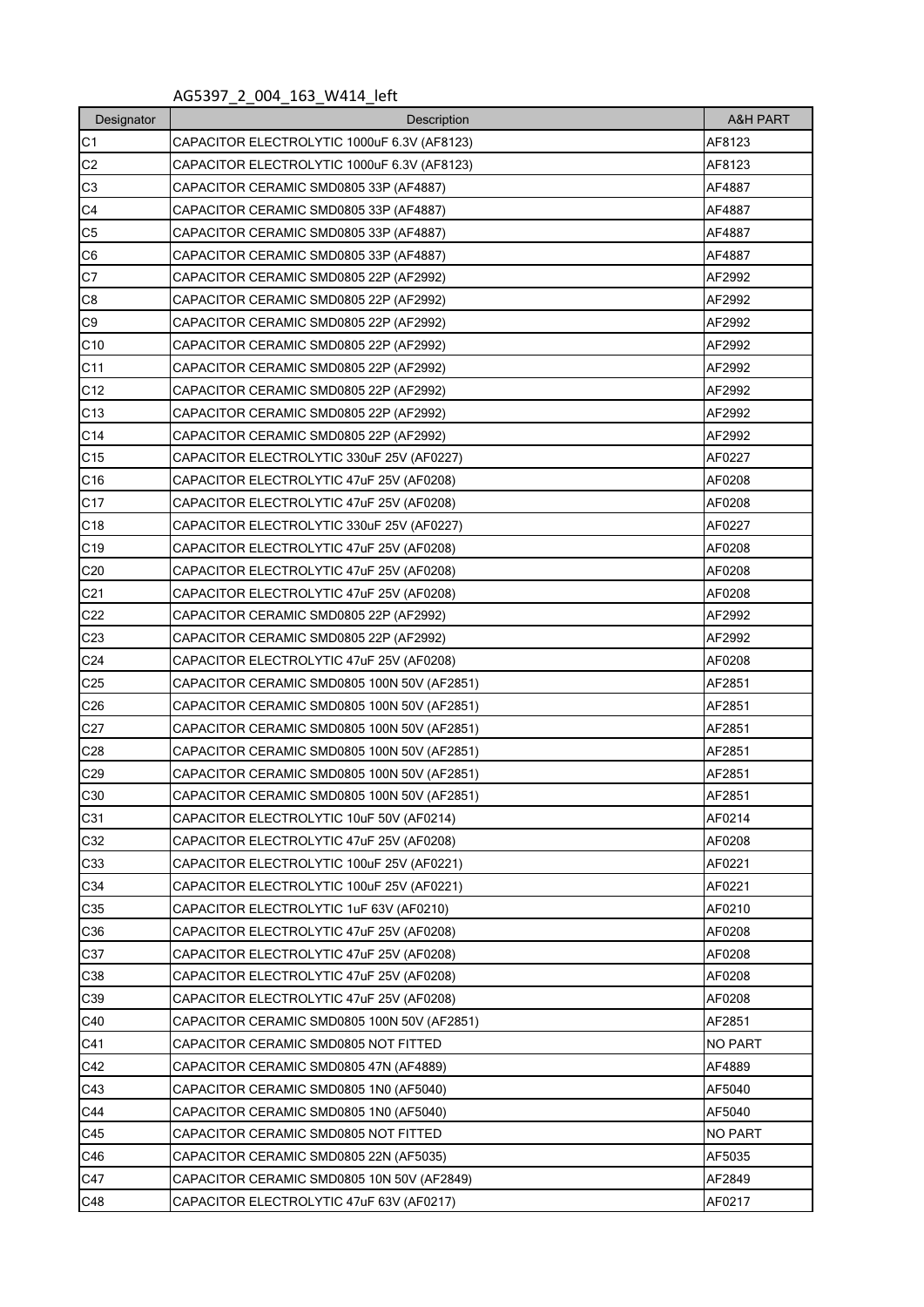| C49             | CAPACITOR ELECTROLYTIC 47uF 63V (AF0217)                           | AF0217 |
|-----------------|--------------------------------------------------------------------|--------|
| C <sub>50</sub> | CAPACITOR ELECTROLYTIC SMD 10uF 16V (AF5235)                       | AF5235 |
| CN <sub>1</sub> | Connector IDC, Molex Type 0.1" Pitch 10x2 pins (AL4336)            | AL4336 |
| CN <sub>2</sub> | EARTH SCREW TERMINAL NARROW HORIZONTAL TYPE+ SCREW M3 (AA9000)     | AA9000 |
| CN <sub>3</sub> | Connector IDC, Molex Type 0.1" Pitch 8x2 pins (AL4335)             | AL4335 |
| CN <sub>4</sub> | Connector BOX, Molex Type 0.1" Pitch 5x2 pins Male 90 Deg (AL4334) | AL4334 |
| CN <sub>5</sub> | Connector BOX, Molex Type 0.1" Pitch 5x2 pins Male 90 Deg (AL4334) | AL4334 |
| CN <sub>6</sub> | XLR 3 PIN FEMALE WITH GROUND (AL2412)                              | AL2412 |
| CN7             | Connector IDC, Molex Type 0.1" Pitch 8x2 pins (AL4335)             | AL4335 |
| CN <sub>8</sub> | EARTH SCREW TERMINAL NARROW HORIZONTAL TYPE+ SCREW M3 (AA9000)     | AA9000 |
| D <sub>1</sub>  | DIODE SIGNAL SMD BAS16 (AE3352)                                    | AE3352 |
| D <sub>2</sub>  | DIODE SIGNAL SMD BAS16 (AE3352)                                    | AE3352 |
| D <sub>3</sub>  | DIODE SIGNAL SMD BAS16 (AE3352)                                    | AE3352 |
| D4              | DIODE SIGNAL SMD BAS16 (AE3352)                                    | AE3352 |
| D <sub>5</sub>  | TRANSISTOR PNP DARLINGTON BCV26 (AE3493)                           | AE3493 |
| D <sub>6</sub>  | TRANSISTOR PNP DARLINGTON BCV26 (AE3493)                           | AE3493 |
| D7              | DIODE SIGNAL SMD BAS16 (AE3352)                                    | AE3352 |
| D <sub>8</sub>  | DIODE SIGNAL SMD BAS16 (AE3352)                                    | AE3352 |
| JP1             | JUMP 2 OPTION LINK (AL8068)                                        | AL8068 |
| JP <sub>2</sub> | JUMP 2 OPTION LINK (AL8068)                                        | AL8068 |
| JP3             | JUMP 2 OPTION JUMPER (AL0334)                                      | AL0334 |
| LD1             | LED T1 3mm YELLOW (AE0084)                                         | AE0084 |
| LD <sub>2</sub> | LED T1 3mm YELLOW (AE0084)                                         | AE0084 |
| LD <sub>3</sub> | LED RECT 5x2.5MM TOMBSTONE RED (AE4863)                            | AE4863 |
| LD4             | LED T1 3mm YELLOW (AE0084)                                         | AE0084 |
| MTR1            | LED BAR 4 TOMB LEDS IN HOUSING 2G 1Y 1R (AE5475)                   | AE5475 |
| R1              | RESISTOR CARBON SMD0805 47K 5% (AC3035)                            | AC3035 |
| R <sub>2</sub>  | RESISTOR CARBON SMD0805 47K 5% (AC3035)                            | AC3035 |
| R <sub>3</sub>  | RESISTOR CARBON SMD0805 47K 5% (AC3035)                            | AC3035 |
| R <sub>4</sub>  | RESISTOR CARBON SMD0805 47K 5% (AC3035)                            | AC3035 |
| R <sub>5</sub>  | RESISTOR METAL FILM SMD0805 33K 1% (AC3532)                        | AC3532 |
| R <sub>6</sub>  | RESISTOR CARBON SMD0805 47K 5% (AC3035)                            | AC3035 |
| R7              | RESISTOR CARBON SMD0805 47K 5% (AC3035)                            | AC3035 |
| R <sub>8</sub>  | RESISTOR CARBON SMD0805 47K 5% (AC3035)                            | AC3035 |
| R <sub>9</sub>  | RESISTOR CARBON SMD0805 47K 5% (AC3035)                            | AC3035 |
| R <sub>10</sub> |                                                                    |        |
|                 | RESISTOR CARBON SMD0805 47K 5% (AC3035)                            | AC3035 |
| R <sub>11</sub> | RESISTOR CARBON SMD0805 47K 5% (AC3035)                            | AC3035 |
| R <sub>12</sub> | RES SMD 15K 1% 0805 METAL FILM AC5050                              | AC5050 |
| R <sub>13</sub> | RESISTOR METAL FILM SMD0805 10K 1% (AC2841)                        | AC2841 |
| R <sub>14</sub> | RESISTOR METAL FILM SMD0805 10K 1% (AC2841)                        | AC2841 |
| R <sub>15</sub> | RESISTOR METAL FILM SMD0805 10K 1% (AC2841)                        | AC2841 |
| R <sub>16</sub> | RESISTOR METAL FILM SMD0805 10K 1% (AC2841)                        | AC2841 |
| R <sub>17</sub> | RESISTOR METAL FILM SMD0805 10K 1% (AC2841)                        | AC2841 |
| R <sub>18</sub> | RESISTOR METAL FILM SMD0805 10K 1% (AC2841)                        | AC2841 |
| R <sub>19</sub> | RESISTOR METAL FILM SMD0805 10K 1% (AC2841)                        | AC2841 |
| R <sub>20</sub> | RESISTOR METAL FILM SMD0805 10K 1% (AC2841)                        | AC2841 |
| R <sub>21</sub> | RESISTOR METAL FILM SMD0805 10K 1% (AC2841)                        | AC2841 |
| R <sub>22</sub> | RESISTOR METAL FILM SMD0805 10K 1% (AC2841)                        | AC2841 |
| R <sub>23</sub> | RESISTOR CARBON SMD0805 2K7 5% (AC4698)                            | AC4698 |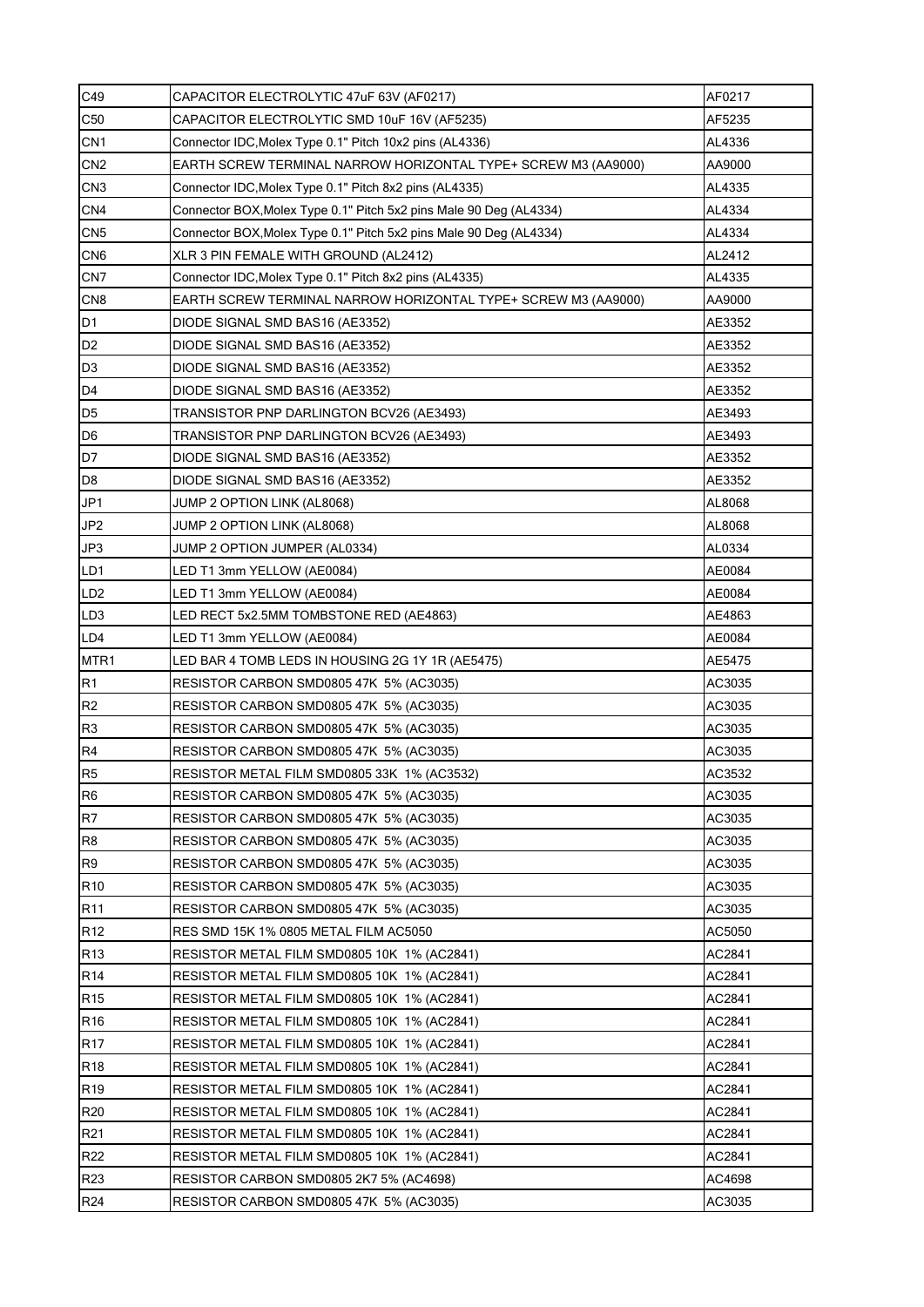| R <sub>25</sub> | RES SMD 15K 1% 0805 METAL FILM AC5050                  | AC5050  |  |  |  |
|-----------------|--------------------------------------------------------|---------|--|--|--|
| R <sub>26</sub> | RESISTOR METAL FILM SMD0805 18K 1% (AC0377)            |         |  |  |  |
| R <sub>27</sub> | RESISTOR METAL FILM SMD0805 18K 1% (AC0377)            | AC0377  |  |  |  |
| R <sub>28</sub> | RESISTOR METAL FILM SMD0805 18K 1% (AC0377)            | AC0377  |  |  |  |
| R29             | RESISTOR METAL FILM SMD0805 18K 1% (AC0377)            | AC0377  |  |  |  |
| R30             | RES SMD 15K 1% 0805 METAL FILM AC5050                  | AC5050  |  |  |  |
| R31             | RESISTOR METAL FILM SMD0805 2K2 1% (AC0370)            | AC0370  |  |  |  |
| R32             | RESISTOR METAL FILM SMD0805 2K2 1% (AC0370)            | AC0370  |  |  |  |
| R33             | RESISTOR METAL FILM SMD0805 2K2 1% (AC0370)            | AC0370  |  |  |  |
| R34             | RESISTOR METAL FILM SMD0805 2K2 1% (AC0370)            | AC0370  |  |  |  |
| R35             | RESISTOR METAL FILM SMD0805 4K7 1% (AC3062)            | AC3062  |  |  |  |
| R36             | RESISTOR METAL FILM SMD0805 4K7 1% (AC3062)            | AC3062  |  |  |  |
| R37             | RESISTOR METAL FILM SMD0805 6K8 1% (AC3064)            | AC3064  |  |  |  |
| R38             | RESISTOR METAL FILM SMD0805 6K8 1% (AC3064)            | AC3064  |  |  |  |
| R39             | RESISTOR METAL FILM SMD0805 6K8 1% (AC3064)            | AC3064  |  |  |  |
| R40             | RES SMD 15K 1% 0805 METAL FILM AC5050                  | AC5050  |  |  |  |
| R41             | RES SMD 15K 1% 0805 METAL FILM AC5050                  | AC5050  |  |  |  |
| R42             | RESISTOR METAL FILM SMD0805 18K 1% (AC0377)            | AC0377  |  |  |  |
| R43             | RESISTOR METAL FILM SMD0805 18K 1% (AC0377)            | AC0377  |  |  |  |
| R44             | RES SMD 15K 1% 0805 METAL FILM AC5050                  | AC5050  |  |  |  |
| R45             | RES SMD 15K 1% 0805 METAL FILM AC5050                  | AC5050  |  |  |  |
| R46             | RESISTOR CARBON 68R 1/4W 5% (AC0007)                   | AC0007  |  |  |  |
| R47             | RESISTOR CARBON 68R 1/4W 5% (AC0007)                   | AC0007  |  |  |  |
| <b>R48</b>      | RESISTOR METAL FILM SMD0805 3K3 1% (AC3061)            | AC3061  |  |  |  |
| R49             | RESISTOR METAL FILM SMD0805 3K3 1% (AC3061)            | AC3061  |  |  |  |
| <b>R50</b>      | RESISTOR CARBON SMD0805 68R 5% (AC4101)                | AC4101  |  |  |  |
| <b>R51</b>      | RESISTOR CARBON SMD0805 68R 5% (AC4101)                | AC4101  |  |  |  |
| R <sub>52</sub> | RESISTOR METAL FILM SMD0805 4K7 1% (AC3062)            | AC3062  |  |  |  |
| R <sub>53</sub> | AC3062<br>RESISTOR METAL FILM SMD0805 4K7 1% (AC3062)  |         |  |  |  |
| <b>R54</b>      | RESISTOR CARBON SMD0805 68R 5% (AC4101)                | AC4101  |  |  |  |
| <b>R55</b>      | RESISTOR METAL FILM SMD0805 4K7 1% (AC3062)            | AC3062  |  |  |  |
| <b>R56</b>      | RESISTOR METAL FILM SMD0805 4K7 1% (AC3062)            | AC3062  |  |  |  |
| <b>R57</b>      | RESISTOR METAL FILM SMD0805 4K7 1% (AC3062)            | AC3062  |  |  |  |
| <b>R58</b>      | RESISTOR METAL FILM SMD0805 4K7 1% (AC3062)            | AC3062  |  |  |  |
| R <sub>59</sub> | RESISTOR CARBON SMD0805 47R 5% (AC3036)                | AC3036  |  |  |  |
| <b>R60</b>      | RESISTOR CARBON SMD0805 47R 5% (AC3036)                | AC3036  |  |  |  |
| R61             | RESISTOR SMD NOT FITTED 0805                           | NO PART |  |  |  |
| R62             | RESISTOR CARBON 10R PRE FORMED RADIAL 1/4W 5% (AC5077) | AC5077  |  |  |  |
| R63             | RESISTOR CARBON 10R PRE FORMED RADIAL 1/4W 5% (AC5077) | AC5077  |  |  |  |
| R64             | RESISTOR CARBON 10R PRE FORMED RADIAL 1/4W 5% (AC5077) | AC5077  |  |  |  |
| R65             | RESISTOR CARBON 10R PRE FORMED RADIAL 1/4W 5% (AC5077) | AC5077  |  |  |  |
| R66             | <b>RESISTOR CARBON SMD0805 56K 5% (AC4545)</b>         | AC4545  |  |  |  |
| R67             | RESISTOR METAL FILM SMD0805 120K 1% (AC5109)           | AC5109  |  |  |  |
| R68             | RESISTOR METAL FILM SMD0805 6K8 1% (AC3064)            | AC3064  |  |  |  |
| R69             | RESISTOR METAL FILM SMD0805 4K7 1% (AC3062)            | AC3062  |  |  |  |
| R70             | RESISTOR METAL FILM SMD0805 4K7 1% (AC3062)            | AC3062  |  |  |  |
| R71             | RESISTOR METAL FILM SMD0805 10K 1% (AC2841)            | AC2841  |  |  |  |
| R72             | RESISTOR CARBON SMD0805 1K8 5% (AC3029)                | AC3029  |  |  |  |
| R73             | RESISTOR METAL FILM SMD0805 4K7 1% (AC3062)            | AC3062  |  |  |  |
| R74             | RESISTOR METAL FILM SMD0805 1K2 1% (AC3059)            | AC3059  |  |  |  |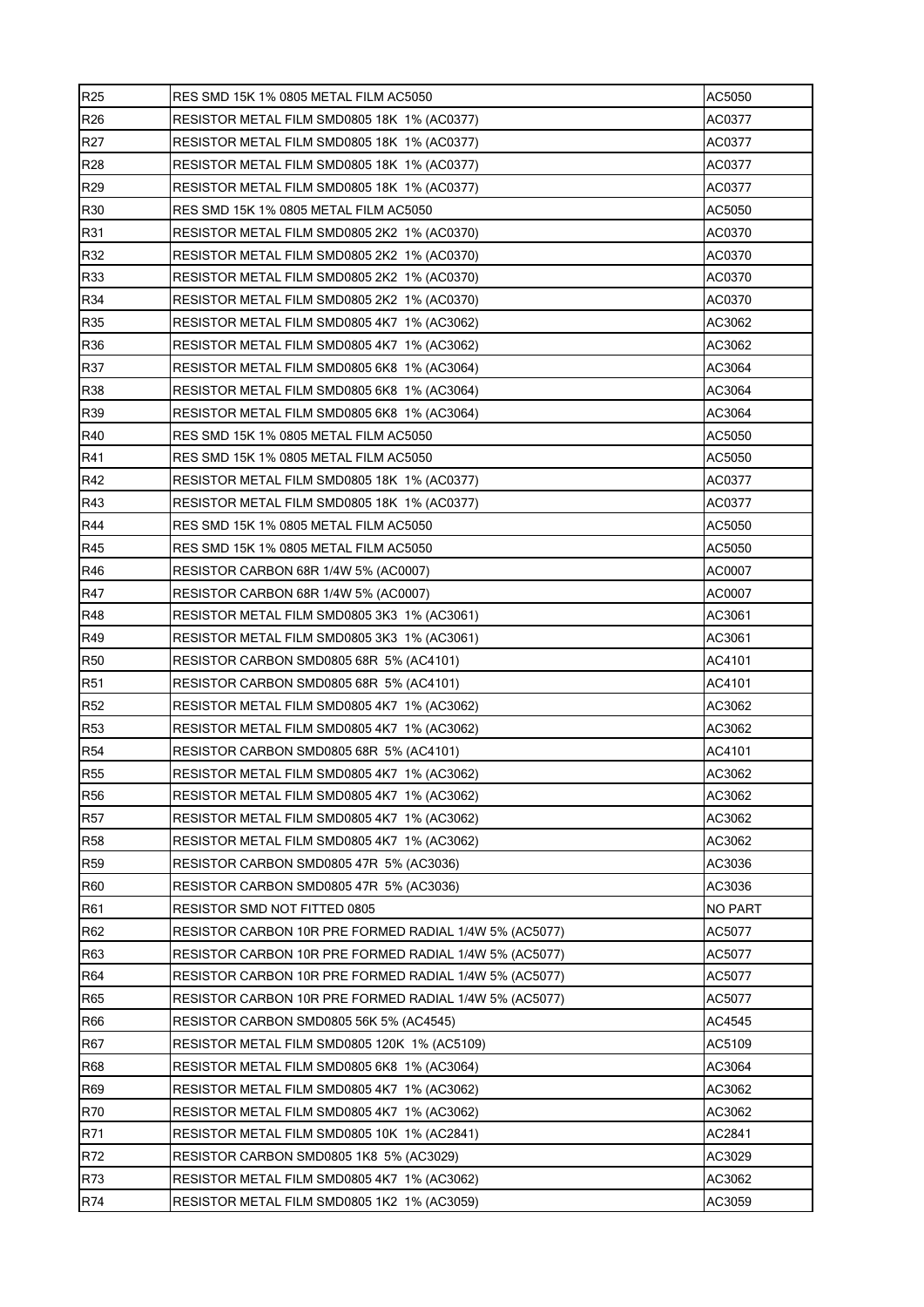| R75              | RESISTOR METAL FILM SMD0805 1K0 1% (AC0369)            | AC0369         |  |  |  |  |
|------------------|--------------------------------------------------------|----------------|--|--|--|--|
| R76              | RESISTOR METAL FILM SMD0805 120R 1% (AC3055)           | AC3055         |  |  |  |  |
| <b>R77</b>       | RESISTOR METAL FILM SMD0805 10K 1% (AC2841)            | AC2841         |  |  |  |  |
| R78              | RESISTOR METAL FILM SMD0805 100R 1% (AC3054)           | AC3054         |  |  |  |  |
| R79              | RESISTOR CARBON SMD0805 47R 5% (AC3036)                | AC3036         |  |  |  |  |
| <b>R80</b>       | RESISTOR METAL FILM SMD0805 100K_1% (AC2843)<br>AC2843 |                |  |  |  |  |
| R81              | RESISTOR METAL FILM SMD0805 330K 1% (AC3087)           | AC3087         |  |  |  |  |
| R82              | RESISTOR METAL FILM SMD0805 6K8 1% (AC3064)            | AC3064         |  |  |  |  |
| R83              | RESISTOR METAL FILM SMD0805 6K8 1% (AC3064)            |                |  |  |  |  |
| R84              | RESISTOR CARBON SMD0805 220R 5% (AC0368)               | AC0368         |  |  |  |  |
| R85              | RESISTOR METAL FILM SMD0805 1K0 1% (AC0369)            | AC0369         |  |  |  |  |
| <b>R86</b>       | RESISTOR CARBON SMD0805 220K 5% (AC4108)               | AC4108         |  |  |  |  |
| R87              | RESISTOR CARBON SMD0805 220K 5% (AC4108)               | AC4108         |  |  |  |  |
| <b>R88</b>       | RESISTOR CARBON SMD0805 27K 5% (AC4693)                | AC4693         |  |  |  |  |
| R89              | RESISTOR CARBON SMD0805 270K 5% (AC5543)               | AC5543         |  |  |  |  |
| <b>R90</b>       | RESISTOR CARBON SMD0805 270K 5% (AC5543)               | AC5543         |  |  |  |  |
| R91              | RESISTOR METAL FILM SMD0805 150K 1% (AC5414)           | AC5414         |  |  |  |  |
| R92              | RESISTOR SMD NOT FITTED 0805                           | NO PART        |  |  |  |  |
| R93              | RESISTOR CARBON SMD0805 15K 5% (AC3486)                | AC3486         |  |  |  |  |
| R94              | RESISTOR SMD NOT FITTED 0805                           | NO PART        |  |  |  |  |
| R95              | RESISTOR METAL FILM SMD0805 1M0 1% (AC2904)            | AC2904         |  |  |  |  |
| R96              | RESISTOR CARBON SMD0805 10R 5% (AC3027)                | AC3027         |  |  |  |  |
| R97              | RESISTOR CARBON SMD0805 10R 5% (AC3027)                | AC3027         |  |  |  |  |
| <b>R98</b>       | RESISTOR CARBON SMD0805 22K 5% (AC3540)                | AC3540         |  |  |  |  |
| R99              | RESISTOR CARBON SMD0805 22K 5% (AC3540)                | AC3540         |  |  |  |  |
| R <sub>100</sub> | RESISTOR CARBON SMD0805 0R0 5% (AC2838)                | AC2838         |  |  |  |  |
| R <sub>101</sub> | RESISTOR METAL FILM SMD0805 100K 1% (AC2843)           | AC2843         |  |  |  |  |
| R <sub>102</sub> | RESISTOR METAL FILM SMD0805 100K 1% (AC2843)           | AC2843         |  |  |  |  |
| R103             | RESISTOR METAL FILM SMD0805 100R 1% (AC3054)           | AC3054         |  |  |  |  |
| R <sub>104</sub> | RESISTOR SMD NOT FITTED 0805                           | NO PART        |  |  |  |  |
| R <sub>105</sub> | RESISTOR SMD NOT FITTED 0805                           | <b>NO PART</b> |  |  |  |  |
| R106             | RESISTOR SMD NOT FITTED 0805                           | <b>NO PART</b> |  |  |  |  |
| R <sub>107</sub> | RESISTOR SMD NOT FITTED 0805                           | NO PART        |  |  |  |  |
| R108             | RESISTOR SMD NOT FITTED 0805                           | NO PART        |  |  |  |  |
| R109             | RESISTOR SMD NOT FITTED 0805                           | NO PART        |  |  |  |  |
| R110             | RESISTOR SMD NOT FITTED 0805                           | NO PART        |  |  |  |  |
| R111             | RESISTOR SMD NOT FITTED 0805                           | NO PART        |  |  |  |  |
| R112             | RESISTOR SMD NOT FITTED 0805                           | NO PART        |  |  |  |  |
| R113             | RESISTOR SMD NOT FITTED 0805                           | NO PART        |  |  |  |  |
| R114             | RESISTOR SMD NOT FITTED 0805                           | NO PART        |  |  |  |  |
| R115             | RESISTOR SMD NOT FITTED 0805                           | NO PART        |  |  |  |  |
| R116             | RESISTOR SMD NOT FITTED 0805                           | NO PART        |  |  |  |  |
| R <sub>117</sub> | RESISTOR SMD NOT FITTED 0805                           | NO PART        |  |  |  |  |
| SW <sub>1</sub>  | SWITCH DPDT ALPS (SPUN) LATCHING (AL0162)              | AL0162         |  |  |  |  |
| SW <sub>2</sub>  | SWITCH DPDT ALPS (SPUJ) LATCHING (AL8065)              | AL8065         |  |  |  |  |
| SW <sub>3</sub>  | SWITCH DPDT ALPS (SPUN) LATCHING (AL0162)              | AL0162         |  |  |  |  |
| SW4              | SWITCH DPDT ALPS (SPUN) LATCHING (AL0162)              | AL0162         |  |  |  |  |
| SW <sub>5</sub>  | SWITCH DPDT ALPS (SPUN) LATCHING (AL0162)              | AL0162         |  |  |  |  |
| SW6              | SWITCH DPDT ALPS (SPUN) LATCHING (AL0162)              | AL0162         |  |  |  |  |
| SW7              | SWITCH DPDT ALPS (SPUN) LATCHING (AL0162)              | AL0162         |  |  |  |  |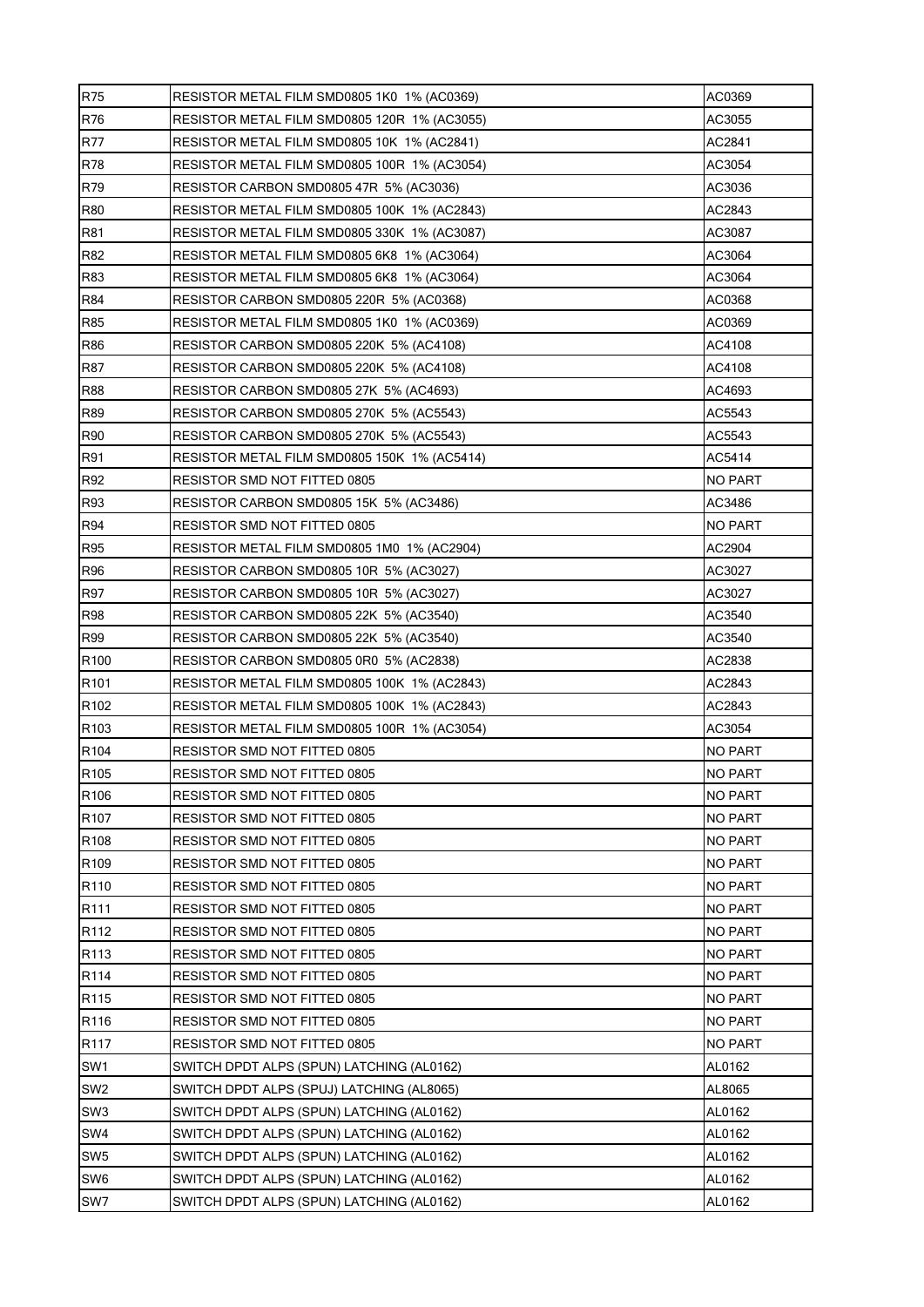| SW8             | SWITCH DPDT ALPS (SPUN) MOMENTARY (AL0374)<br>AL0374 |                |  |  |
|-----------------|------------------------------------------------------|----------------|--|--|
| SW9             | SWITCH DPDT ALPS (SPUN) LATCHING (AL0162)            | AL0162         |  |  |
| <b>SW10</b>     | SWITCH 4PDT ALPS (SPUJ) LATCHING (AL5316)            | AL5316         |  |  |
| <b>SW11</b>     | SWITCH DPDT ALPS (SPUN) LATCHING (AL0162)            | AL0162         |  |  |
| <b>SW12</b>     | SWITCH DPDT ALPS (SPUN) LATCHING (AL0162)            | AL0162         |  |  |
| U1              | IC SMD DUAL OP-AMP NE5532 (AE4699)                   | AE4699         |  |  |
| U2              | IC SMD DUAL OP-AMP RC4580 (AE8921)                   | AE8921         |  |  |
| U <sub>3</sub>  | IC SMD DUAL OP-AMP RC4580 (AE8921)                   | AE8921         |  |  |
| U <sub>4</sub>  | IC SMD DUAL OP-AMP RC4580 (AE8921)                   | AE8921         |  |  |
| U <sub>5</sub>  | IC SMD DUAL OP-AMP RC4580 (AE8921)                   | AE8921         |  |  |
| U6              | IC LM339 COMPARATOR SMD (AE4890)                     | AE4890         |  |  |
| U7              | BALANCED DRIVER (SOCKET FITTED AL0013)               | <b>NO PART</b> |  |  |
| <b>U8</b>       | IC SMD DUAL OP-AMP TL072 (AE3335)                    | AE3335         |  |  |
| U9              | IC SMD DUAL OP-AMP TL072 (AE3335)                    | AE3335         |  |  |
| VR1             | POT ALPS 11mm 5KRD 502RD (AI8111)                    | AI8111         |  |  |
| VR <sub>2</sub> | POT ALPS 11mm 5KRD 502RD (AI8111)                    | AI8111         |  |  |
| VR <sub>3</sub> | POT ALPS 11mm 20KK 203K (AI8003)                     | AI8003         |  |  |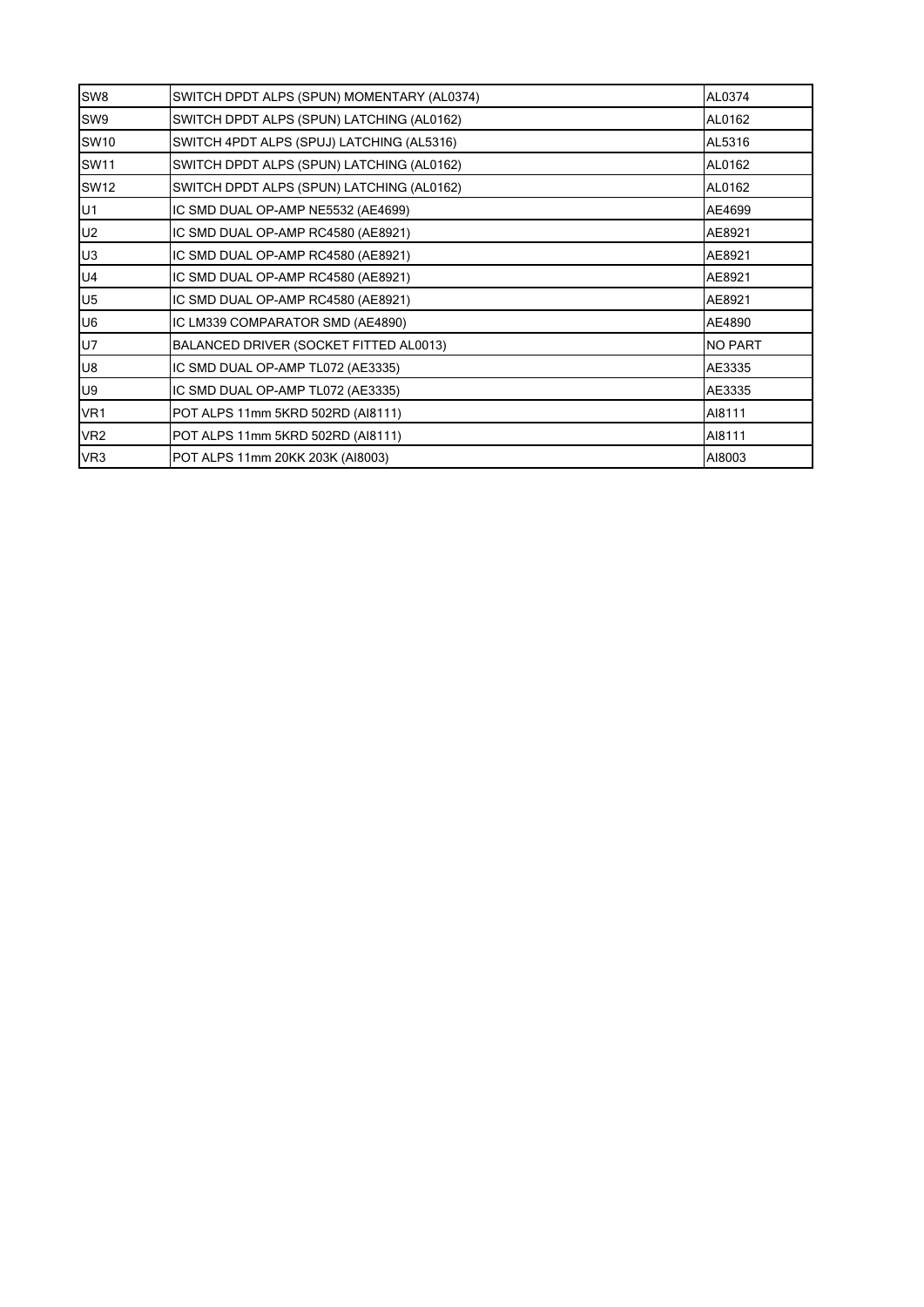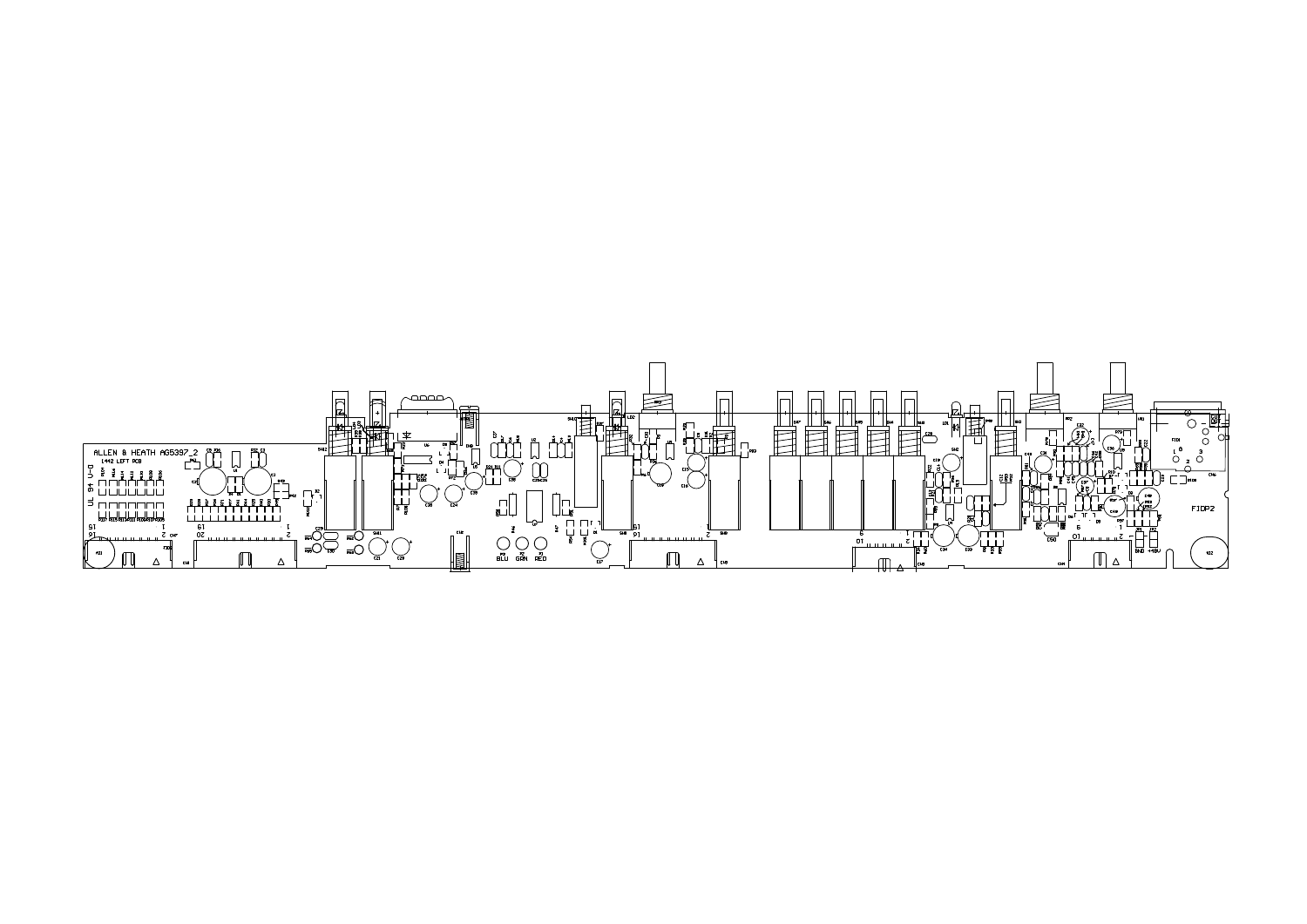U\_C5397\_2-2P1 C5397\_2-2P1.SchDoc

U\_C5397\_2-2P2 C5397\_2-2P2.SchDoc



b

c

d

| <b>ALLEN&amp;HEATH</b><br>DATE<br>11FFB11<br>Kernick Industrial Estate,<br>Penryn, Cornwall,<br>England. TR10 9LU | $\sim$ PCB BREAKOUT S $\sim$ PCB BREAKOUT S $\sim$ PCB BREAKOUT S $\sim$ PCB BREAKOUT S $\sim$ PCB BREAKOUT S $\sim$ PCB BREAKOUT S<br>◯ PCB BREAKOUT S | PCB BREAKOUT S | PCB BREAKOUT S | $\sim$ $\sim$ $\sim$ $\sim$ PCB BREAKOUT S $\sim$ PCB BREAKOUTS PAGE:<br>C PCB BREAKOUT S | $\frac{1}{20}$ or breakouts $\frac{1}{20}$ or breakouts $\frac{1}{20}$ for breakouts $\frac{1}{20}$ for breakouts $\frac{1}{20}$ for the breakouts $\frac{1}{20}$ for breakouts $\frac{1}{20}$ for a breakouts $\frac{1}{20}$ for a breakouts $\frac{1}{20}$ for |  |
|-------------------------------------------------------------------------------------------------------------------|---------------------------------------------------------------------------------------------------------------------------------------------------------|----------------|----------------|-------------------------------------------------------------------------------------------|------------------------------------------------------------------------------------------------------------------------------------------------------------------------------------------------------------------------------------------------------------------|--|
| Tel: +44 (0)8707 556250<br>Fax: +44 (0)8707 556251                                                                | FILE: C5397 2-2.SchDoc                                                                                                                                  |                |                | PRINTED:<br>14:18:52 06/11/2012                                                           | DRG No: C5397<br>ISSUE: $2.2$ SHEET: $0$ of $2$                                                                                                                                                                                                                  |  |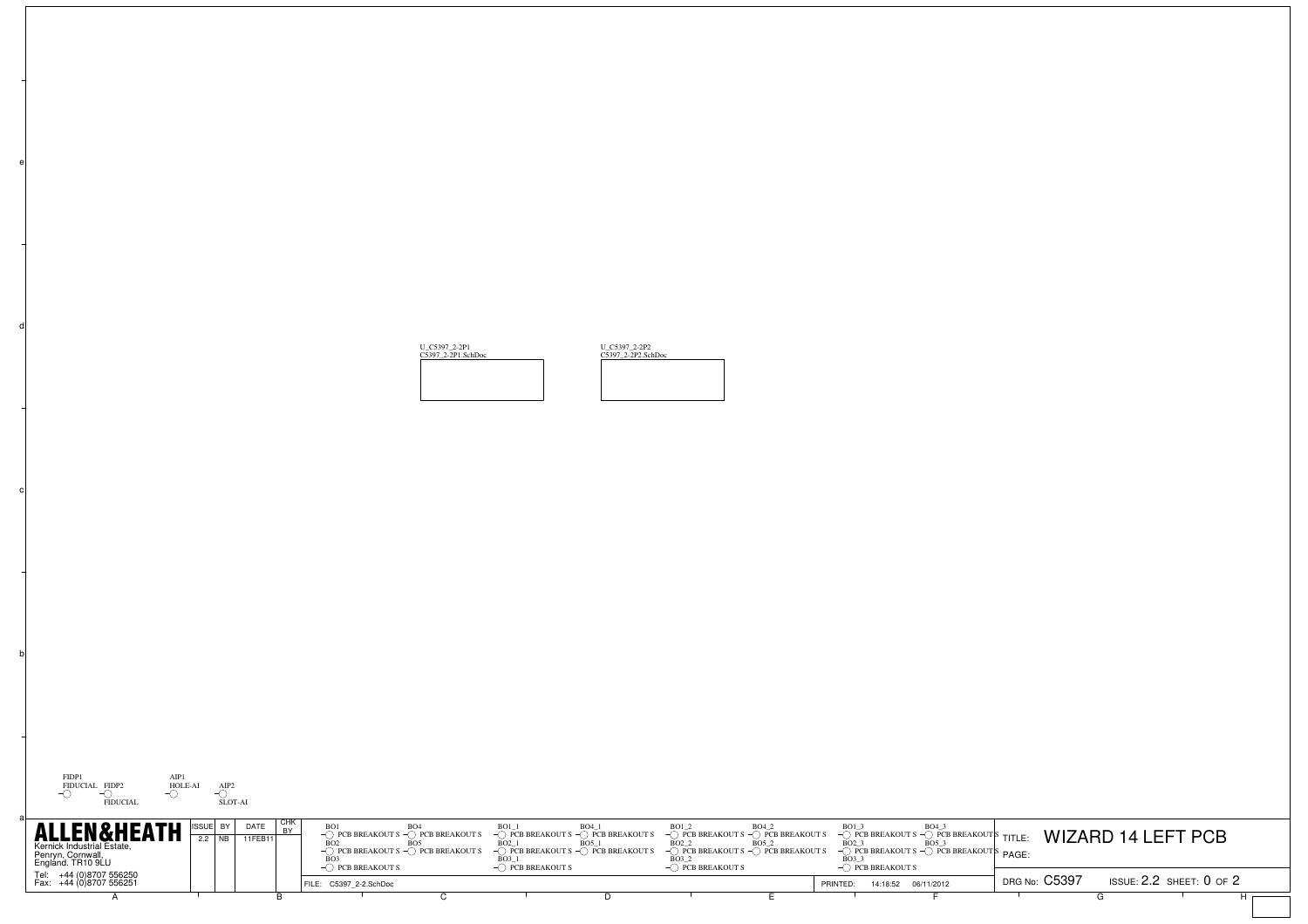